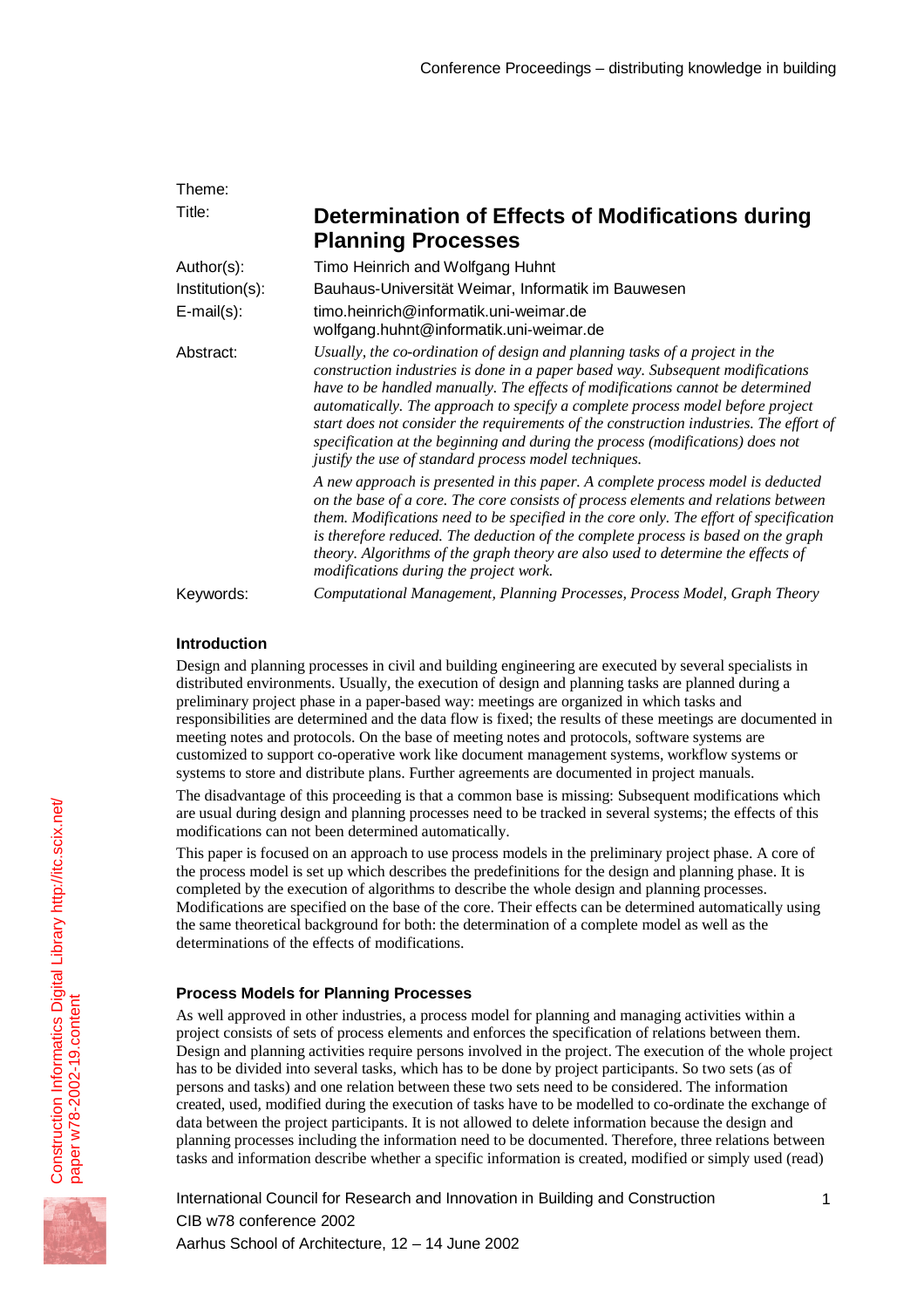during the execution of a specific task. The tasks have to be done by persons under utilisation of several AEC-software tools. A relation between information and tools denotes the tool used to work on a specific kind of information, whereas a relation between tools and tasks accumulates the tools necessary for the execution of a specific task.

#### Specific Requirements in the Construction Industries

In general, it is not useful to specify a process model on the whole before the project starts. The effort of specification is enormous. In addition, a complete process model is over-determined and a large number of modifications take place in design and planning processes. The benefit in using a process model does not justify the effort of specification using existing tools and methods.

#### Specifying a Core

Based on this considerations, only a subset of a process model is specified at first. The subset (so called core) consists of the set of tasks which have to be executed, the set of persons which execute tasks, the set of information, the relation between tasks and persons and the relations between tasks and information. The specification has to be done by a project co-ordinator or a co-ordination team. Then this subset is used to determine a complete and valid process model.

#### Determination of a Complete Model

The determination of a complete model is based on the graph theory. It can be deducted on the base of the adjacency matrices. The set of tasks and the set of information are unified to a set of nodes. A set of edges is constructed on the base of relations between tasks *t* and information (data) *d* as follows: The relation *create* (*Rcreate*) is treated as directed edges between tasks and information, the relations *change* (*Rchange*) and *read* (*Rread*) are treated as directed edges between information and tasks. The sequence of tasks (*Rsequence*) can be determined on the base of these relations as shown in Eq. (1).

$$
R_{sequence} = R_{create} \circ (R_{change} \cup R_{read})
$$
 (1)

The sequence of tasks is ordered by a topological sort algorithm. In general, this result is not unique. The solution which is selected from the solution set sorts each task in such a way that it occurs at the earliest level where it is possible to be executed.



*Determination of a complete process model by specifying a core.*

The project manager or the co-ordination team has the possibility to select another solution of the solution set. The selection of another solution requires the specification of additional relations

$$
R_{additional} \tag{2}
$$

e.g. task C has to be executed before task A. The property of each solution is that the graph does not contain a cycle. This can be checked by efficient algorithms which have been developed in the graph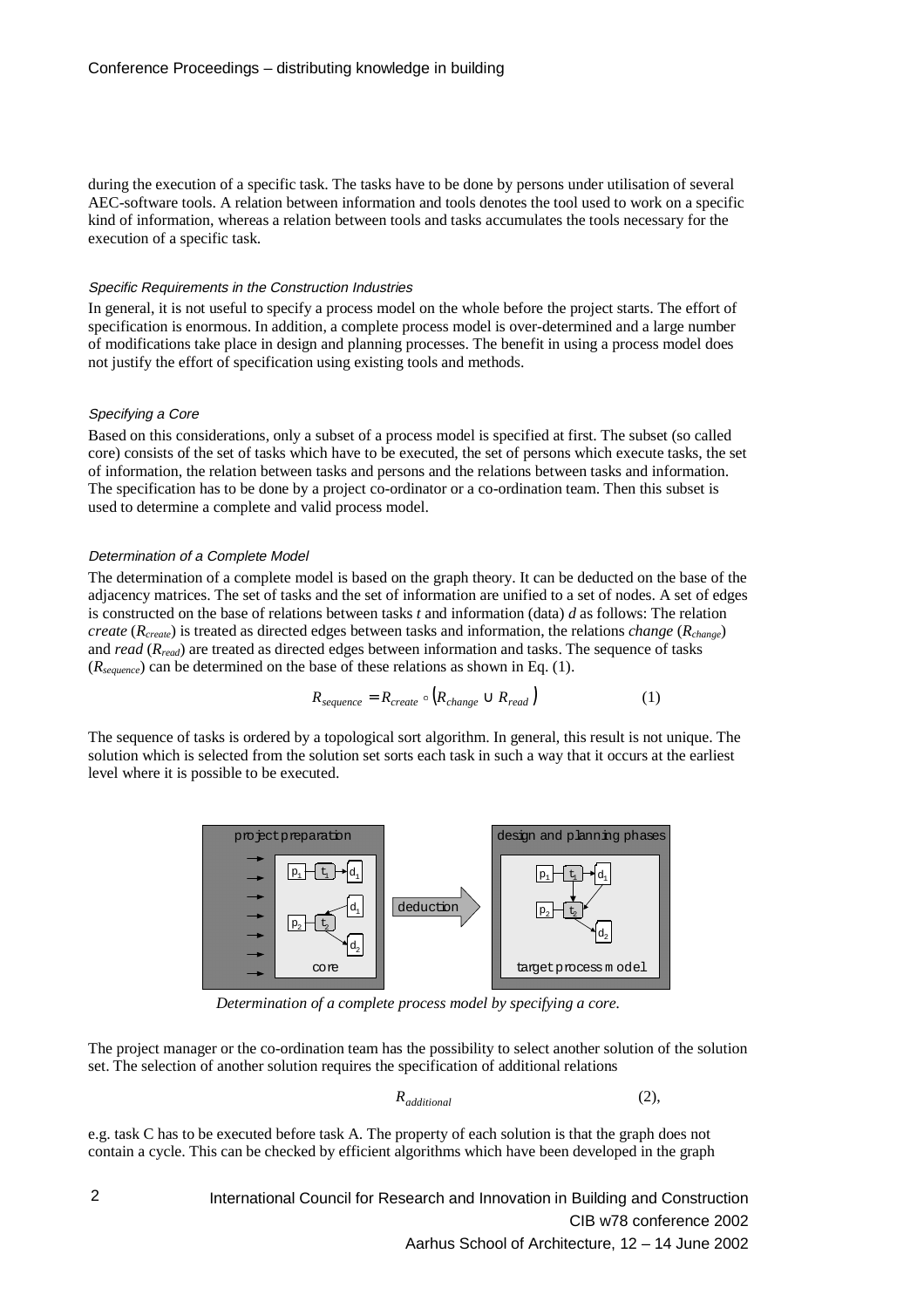theory. The resulting sequence of tasks is determined on the base of sequence of tasks (*Rsequence*) and the additional relations (*Radditional*):

$$
R_{resulting} = R_{sequence} \cup R_{additional} \tag{3}
$$

#### Simple Modifications

If a simple modification takes place, the effects can also be determined by path algorithms. Simple modifications are modifications of information. If information is modified the dependent information are all information which can be reached by a path in the graph. The set of tasks which might be executed again is build upon all tasks which can be reached by a path beginning at the modified information and the task that creates the modified information.

## **Types of Modifications**

During the execution of construction projects lots of unexpected events may occur, for instance unexpected problems with the soil or modifications regarding the usage of parts of a building, etc.

Some kind of modification concerns information. These modifications do not effect the structure of the project itself, but often enforce the reapplication of some tasks. Generally, dependent information have to be checked whether they are still valid or not. As a part of the chosen approach these effects are determined and visualised to inform the project participants about the possible changes.

Further kinds of modifications affect the structure of the process. Modifications in the structure base on the introduction of new project participants and project partners, additional tasks which have to be executed, also some of them driven by further information. New project information introduced in the project also requires additional relations between tasks and persons and tasks and information and affect the project structure.

#### **Specifying Modifications**

Using standard process model techniques would require the consideration of modifications within the (fixed) target process model for the whole project. As a consequence, a new target process model containing the modifications is derived from the current one. So at least a version management at the level of the process model is required. The benefit from using a core to derive a whole process model is not applicable any longer.



*Conventional change management.*

International Council for Research and Innovation in Building and Construction CIB w78 conference 2002 Aarhus School of Architecture, 12 – 14 June 2002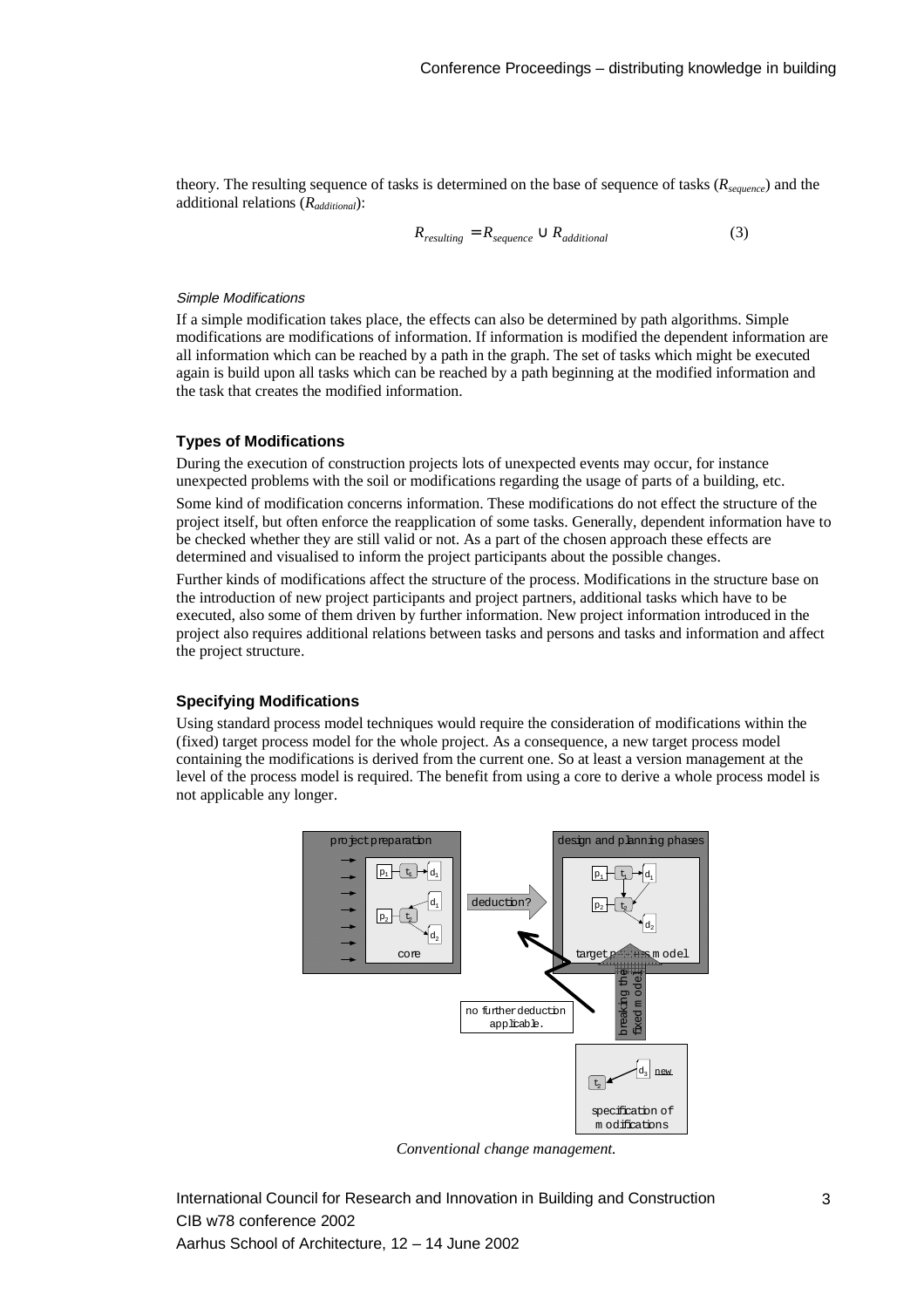So the goal of the new approach – as of specifying the project specific predefinitions at the subset, subsequently called core – is to provide the specification of modifications at this subset level, too. If modifications can be included into the core successfully like the originally predefinitions of the project, it is possible to determine a new target process model in the same way as aforementioned. The resulting benefit is to generate a new consistent process model using this way – not to modify an existing one.



Mapping modifications into the core.

Therefore, the modifications are specified on the base of the core. A new core is set up which contains the old predefinitions including the modifications.

## **Considering executed Tasks**

The modifications to be handled occur during the execution of the project. Some tasks are executed whether nobody worked on other tasks:

$$
R_{executed} \subset R_{resulting} \tag{4}
$$

According to the general purpose to deduce a whole process model from the core, this set of tasks must be mapped and added to the core. This mapping is possible by adding specific relations to the core. These are relations in the set of tasks in order to fix the state of tasks already done. Of course, these additional predefinitions catch some degrees of freedom the old target model left to the project co-ordinator before. But this means no further restrictions to the sequence of tasks remaining to be done.

## **Determination of Effects**

The determination of the effects of the modifications is executed on the base of a new process model. This new process model is determined on the base of a new core *C*:

$$
C_{new} = C_{modified} \cup R_{executed} \cup R_{additional}
$$
 (5)

The algorithm to determine the complete process model is the same as described above. Three different cases can be considered: The solution set is empty, the solution set consists of a single solution, the solution set consists of several elements.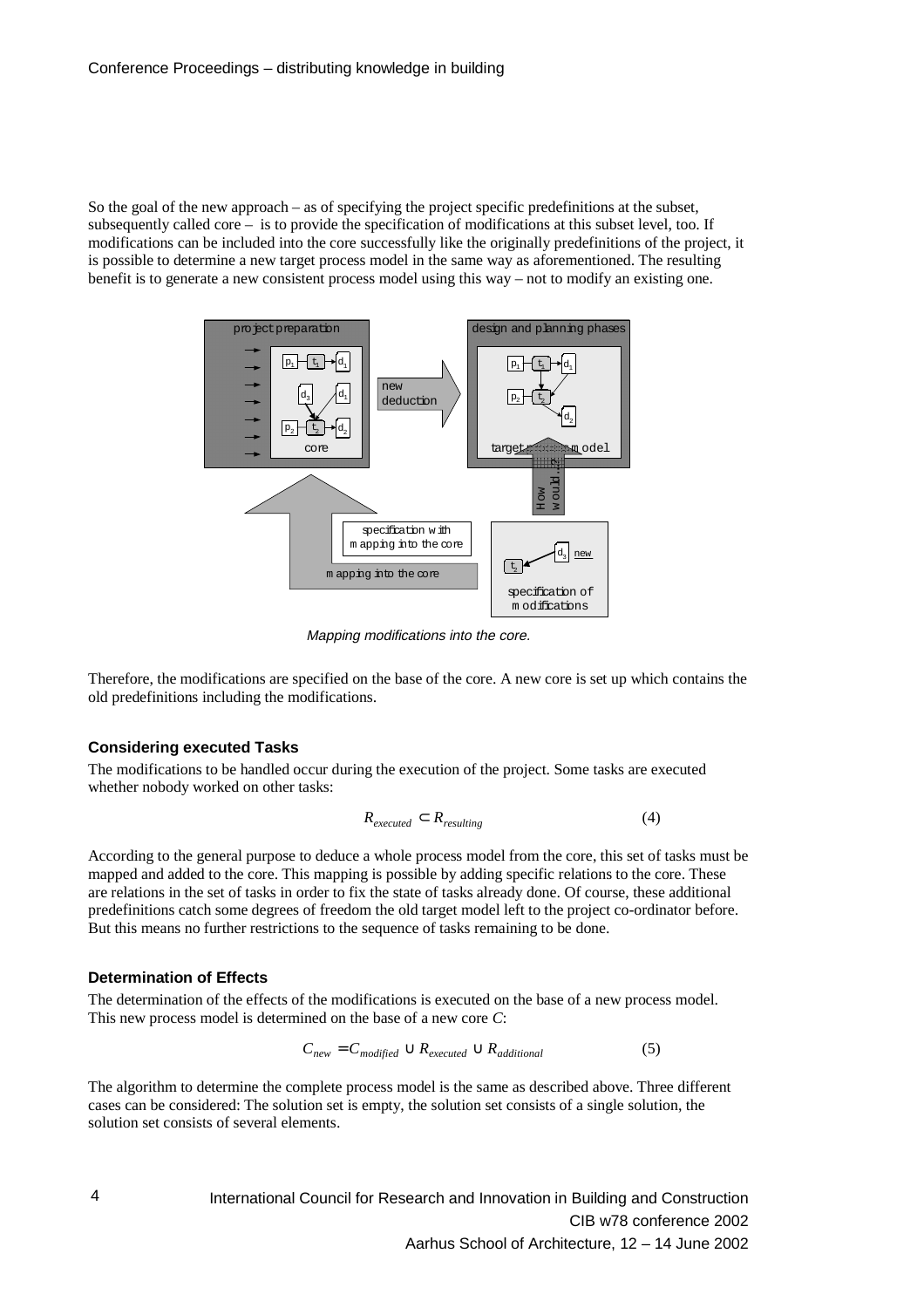### The Solution Set is Empty

The solution set is empty if the model is overdetermined. In this case, too much restrictions have been specified. The effects of the modifications can not been determined because the resulting new process model contains a cycle. The following figure shows two tasks  $t_1$  and  $t_2$ , each requiring data from the other one. So the circle in the graph is anticipating a sequence of execution for that tasks.



*An Inconsistent Sequence.*

#### The Solution Set Contains a Single Element

If the solution set contains a single element, the solution has to be accepted by the project team. The figure shows the only possible sequence of tasks  $t_1$  and  $t_2$  subject to the dependencies of data  $d_3$ .



*Only one sequence is possible.*

The effects *E* of the modifications can be determined by comparing the new process model  $P_{new}$  with the older one *Pold*:

$$
E = P_{new} - P_{old} \tag{6}
$$

#### The Solution Set Contains several Elements

If the solution set contains more than one element, the accepted solution can be chosen by the project manager or project team as described above.